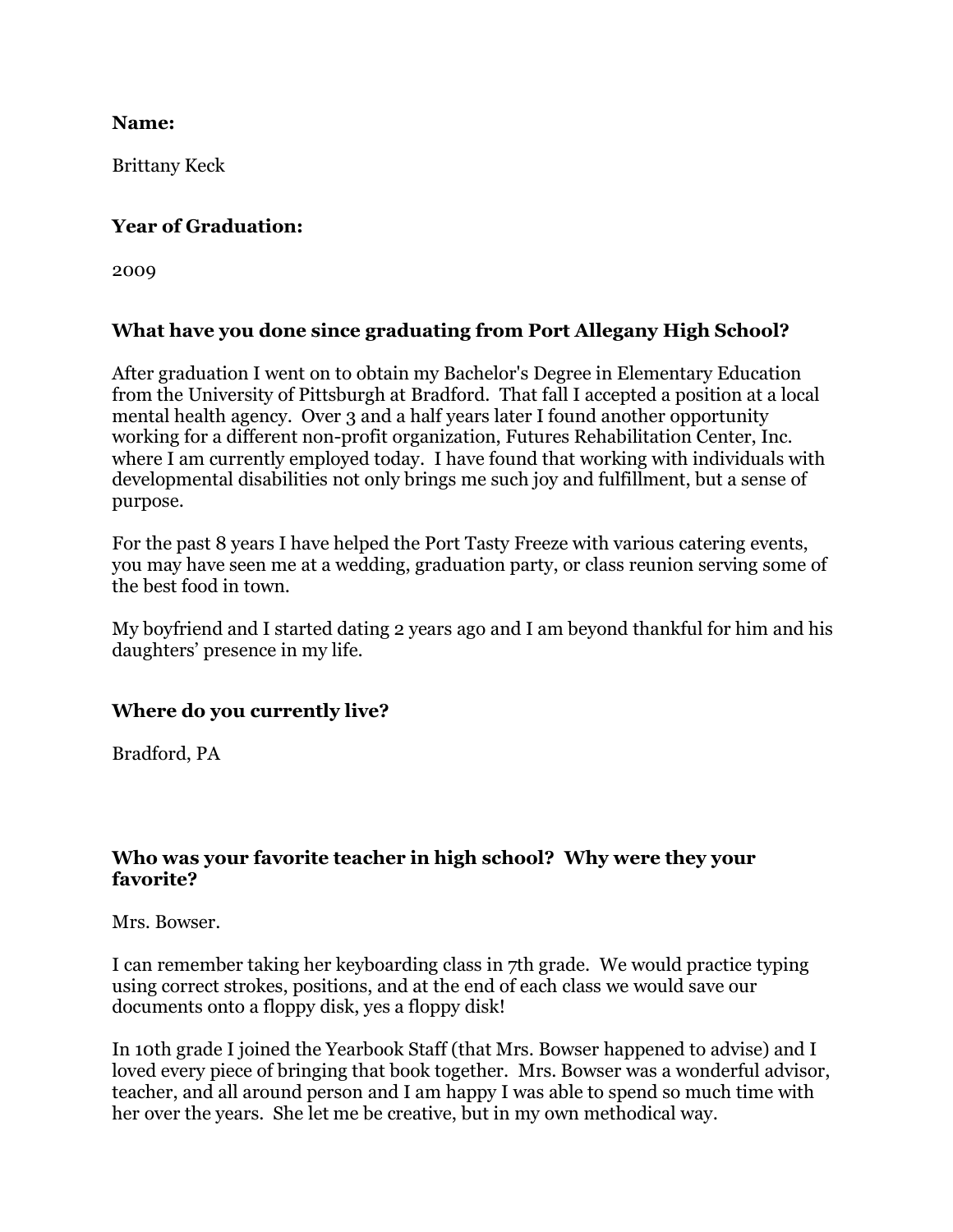### **What is your fondest memory of Port Allegany High School?**

When I think of high school, the first memories that come to mind are all of those Friday night football games I enjoyed as the Port Allegany Gator Mascot. Over 3 years I met some wonderful people, enjoyed so many laughs, and learned so much about my personality and the person I wanted to be. Through the burning sun and bags of ice packs, to treacherous conditions of cold, wind, and snow, I learned what it took to be apart of a team and what it means to be a dedicated member of an organization. I will forever cherish my time spent with Mrs. Rankin, Mrs. Bachman and my fellow cheerleaders, thank you for picking me up (literally) and for helping me put a smile on a crowd of people's faces.